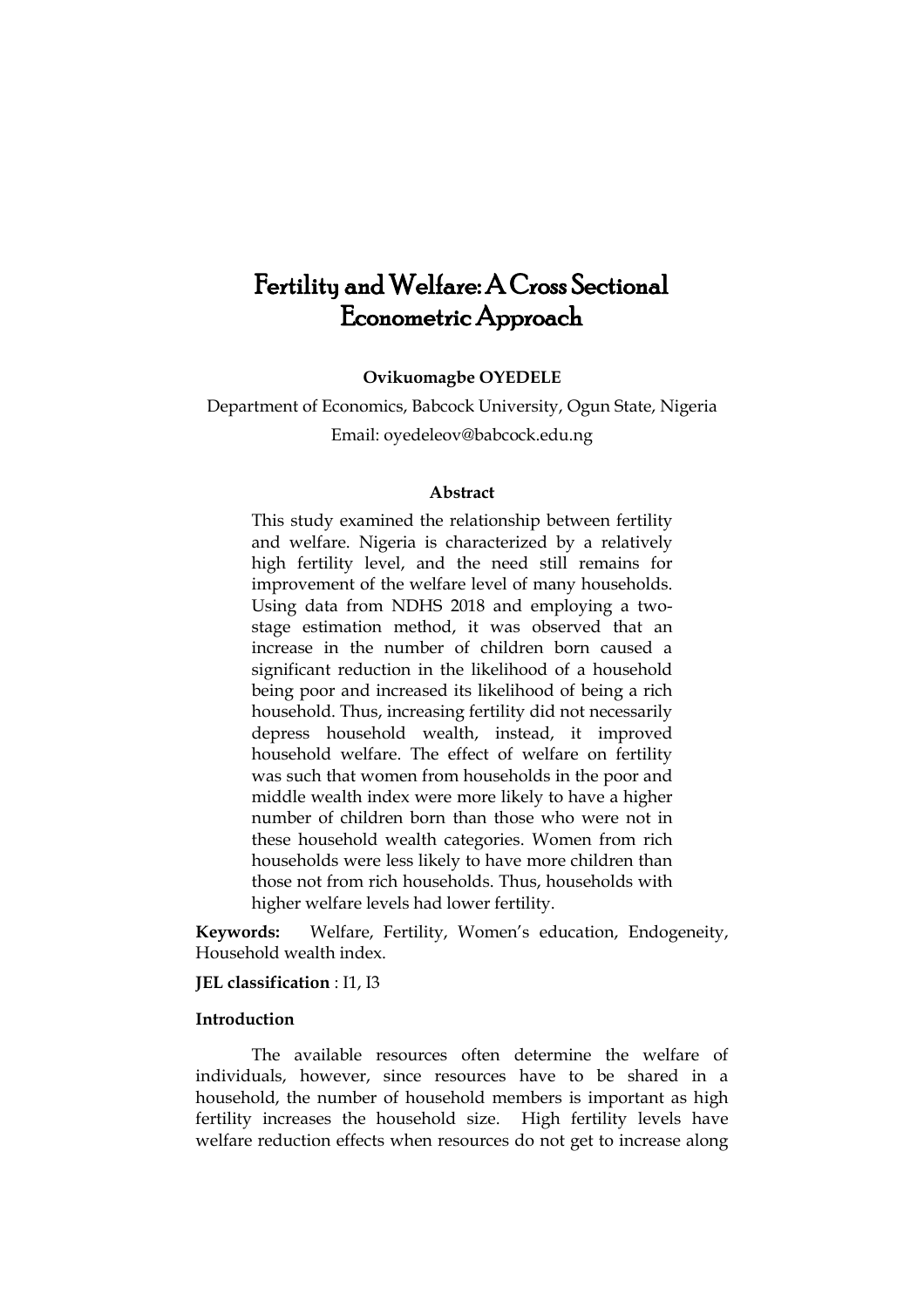with the population increase. However, in the long run, the welfare of such households could increase due to increased earnings as a result of additional earnings from adult children. The number of children that a woman has can be influenced by household wealth and income, such that women who are more financially comfortable can afford to meet the needs of more children while enjoying the satisfaction that comes with having them. This tends to increase fertility. This two-way causality has been examined by several studies. However, more often, the emphasis has been on income as well as its endogeneity effect. There is thus the need to consider a broader welfare measure beyond income.

High fertility could be explained by the fact that fertility could improve welfare in agricultural communities where child labour is predominant and more unpaid hands are needed on the family farm. Having many children therefore becomes an asset. The direction of wealth flow also influences fertility levels. Some parents invest in their children so that in their old age, they can be taken care of by the children. Thus the more children they have, the greater the returns. However, among parents who are altruistic, the flow of wealth is one way such that parents spend on their children until they are independent enough to take care of themselves. Such parents also save and plan for the future so that they can still sustain themselves in their old age. This would reduce fertility levels as parents would only have the number of children they can conveniently cater for. As the number of children increases, resources available for expenditure per child and per household member would decline, thus reducing welfare levels. Therefore, we see a possible two-way causality. However, does it hold for the Nigerian case? This study examines the relationship between fertility and welfare in Nigeria using a crosssectional econometric approach.

Despite the decline in global fertility rate from 3.2 to 2.5 live births per woman, fertility in sub-Saharan Africa still remains the highest in the world**,** even with a decline from 6.3 to 4.6 births per woman (UN Population 2019). Based on the World Development Indicators (2020), Nigeria had the third highest fertility rate of 5.39 among West African countries after Niger and Mali with 6.91 and 5.88 respectively in 2018. The household final consumption expenditure annual growth rate in 2018 was 5.22, 4.37 and 8.12 for Nigeria, Niger and Mali respectively. In this respect, Mali with a higher fertility rate relative to Nigeria had a higher welfare level. However, Sierra Leone with a lower fertility rate (4.26) relative to Nigeria had a higher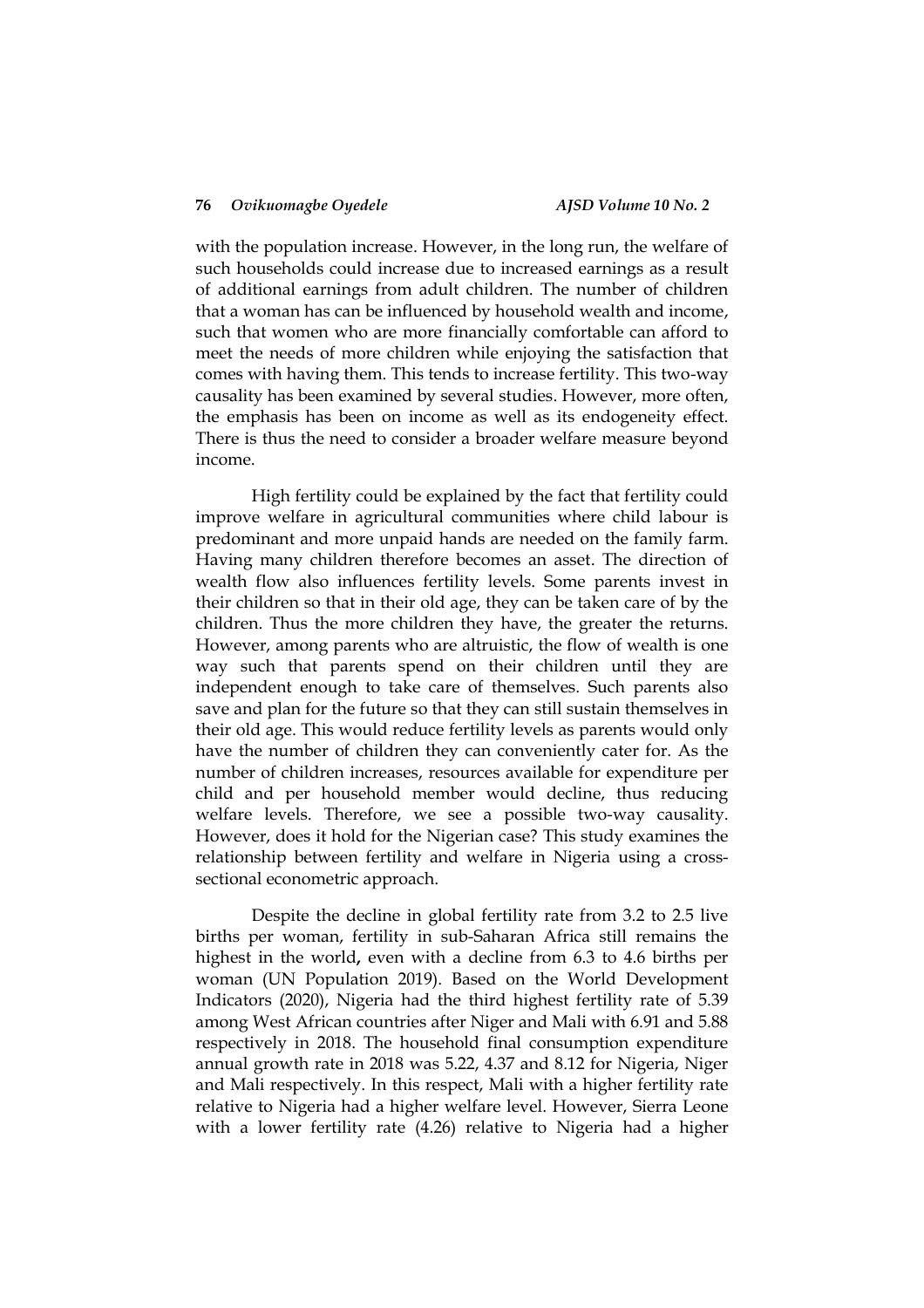welfare level of 13.26. Thus fertility and welfare relationships differ across countries probably due to their individual peculiarities.

The total fertility rate in Nigeria has fluctuated over the years, increasing from 6.47 births per woman in 1970 to 6.78 in 1980 and declining consistently since 1990 from 6.49 to 6.11, 5.59 and 5.39 in 2000, 2015 and 2018 respectively (WDI 2020). However, it stands as one of the highest in Africa and beyond when compared with 1.50 in Canada, 4.57 in Cameroon, 1.69 in China, 3.87 in Ghana, 2.22 in India, 1.42 in Japan, 3.49 in Kenya, and 2.41 in South Africa. Despite the expectation that increased education and economic growth would lower fertility rates, Nigeria's fertility rate has remained relatively high. Based on the Nigeria Demographic and Health Survey, the total fertility rate was 5.2, 5.7, 5.7, 5.5 for 1999, 2003, 2008 and 2013 respectively. For 2018, the total fertility rate was 5.3 children per woman with a higher rate of 5.9 in rural areas and 4.5 in urban areas.

A look at the household wealth index showed that a greater percentage of rich households were found in urban areas (38%) while only 6% of households in rural areas fell within the richest quintile. In urban areas, 4%, 8%, 19%, 31%, and 38% of households were in the poorest, poor, middle, richer and richest household wealth quintiles respectively, while for rural residents, 32%, 29%, 21%, 12%, and 6% of households were in the poorest, poor, middle, richer and richest household wealth quintiles respectively. The highest percentage of richest households (48%) was in the South West compared to the North East and North West with 5% and 9% respectively. The number of children per woman was 6.7, 6.2, 5.6, 4.6, 3.8 for the poorest, poor, middle, richer and richest household wealth quintiles, thus showing a declining fertility with increasing wealth index (NDHS 2018).

Not much empirical evidence exists on the welfare effect of fertility, especially for developing countries. Also, only a few existing studies have used micro data. There are also limited studies that have considered welfare measures such as the wealth index, which help to capture the economic status of individuals and households. This is important as the relationship between fertility and welfare could be sensitively influenced by the measure used for welfare as found in Kim et al. (2015) who, using another welfare measure, rendered the correlation between fertility and household welfare indecisive. This study will therefore attempt to answer the following questions:

1. What effect does fertility have on welfare?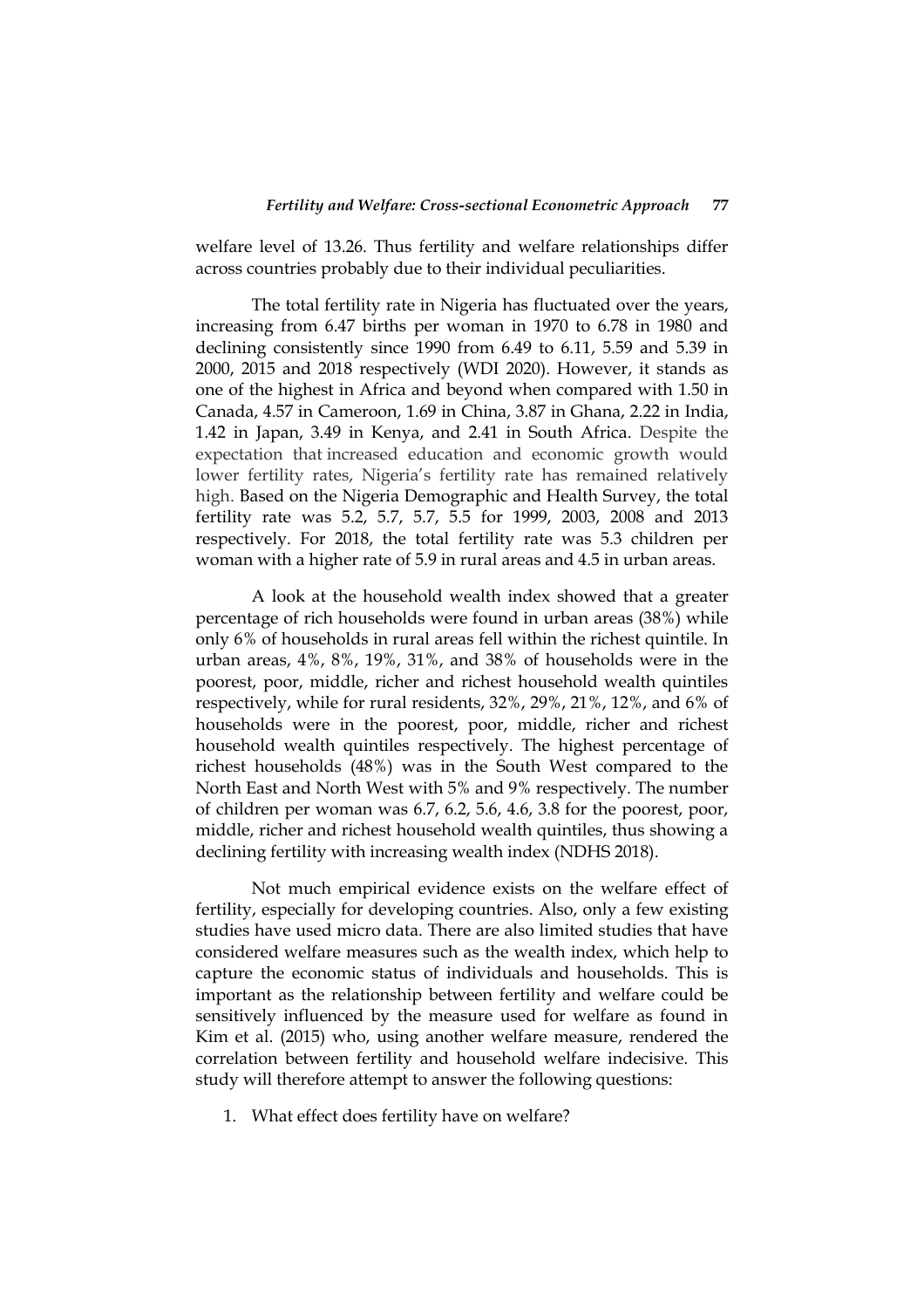2. Is there a two-way causal relationship between fertility and welfare?

## **Review of the Literature**

Various studies exist on the effect of welfare and other factors on fertility, however, only a few have examined the welfare effect of fertility. Studies that have examined the effect of welfare on fertility have mostly been for developed countries, which usually have several welfare programmes for the unemployed, the elderly and single mothers, among others. Explaining the relationship between fertility and welfare, Kim et al. (2005) found a positive and significant relationship between fertility and household welfare when welfare was measured using consumption per person, although the relationship was sensitive to the equivalence scale used. The correlation between fertility and household welfare was indecisive when share of food to total expenditure was used as a welfare measure. The possible endogeneity of fertility has been explained only by a few studies, which have revealed that some factors that determine fertility can also determine welfare levels for instance (Kim et al., 2005).

Other studies have also shown that improved welfare levels promote high fertility, however, the control for the possible endogeneity of welfare was not considered. Bhattacharyya (1975) tried to capture rural and urban differences in the income inequality measure and found that with improved standard of living in rural areas compared to urban areas, fertility levels declined. A review of the literature by Moffit (1998) showed that the presence of welfare benefits (including unemployment benefits and welfare benefits to single mothers) tended to influence the fertility behaviour of women towards an increase. Examining the use of welfare reforms to reduce fertility among minors in the United States, Lopoo and DeLeire (2006) found that the annual percentage fertility decline was larger among teenagers who received welfare benefits than among those who did not. Some countries with low fertility have sought to reverse the demographic trend using various fertility incentives. For instance, investigating whether higher governmental support for families encouraged parents to have more children, Gauthier and Hatzius (1997) found that a positive fertility effect was obtained. As government support became more generous, fertility levels were seen to increase in the UK (Brewer et al., 2008).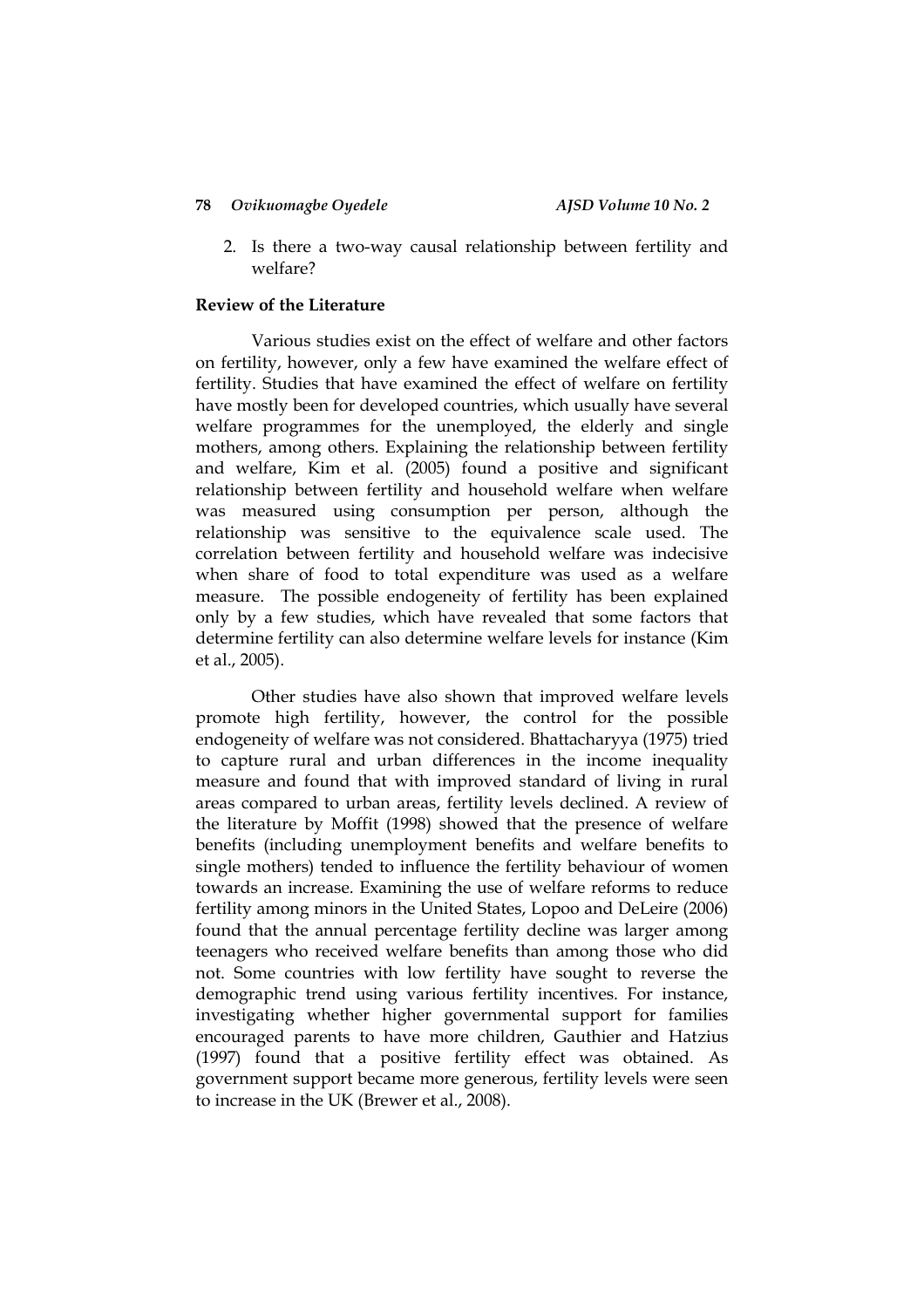The findings on the effect of improved welfare on fertility are inconsistent; while in some cases improved welfare reduced fertility, in some others it encouraged an upward trend. Variations in welfare programmes that increase welfare benefits were found to lower fertility levels among women in the United States (Schultz, 1994). Rank (1989) also found that women with welfare benefits had relatively lower fertility and also, the longer women were on welfare, the lower their fertility. Some studies have found no significant effect, such as Kearney (2002), who analysed the incremental effect of welfare benefits on fertility using state-level panel data in the United States. He found no significant decline in higher order births among women with relatively higher welfare participation rates. Thus despite the increasing welfare benefits, there was no response by women towards reducing the number of additional births.

Education has been found to significantly reduce fertility levels and this is consistently shown in the literature. Dreze and Murthi (1999) found that education explained low fertility levels in India. The negative effect of education on fertility was shown by Wusu (2012). Osili and Long (2007) also confirmed the negative effect of education on fertility in Nigeria and the effect is larger when endogeneity is controlled for. Other supporting literature includes Rank (1989).

Other determinants of fertility have also been identified. Using panel data, Dreze and Murthi (1999) found that low child mortality and preference for sons lowered fertility levels in India. However, development indicators such as urbanization and poverty reduction had no significant association with fertility.

Examining the determinants of fertility in seventeen OECD countries, Rovny (2011) found that active labour market policies and generous work and family policies encouraged higher fertility rates, while the presence of employment protection legislation and rules concerning hiring and firing hindered the growth of fertility rates.

Wusu (2012) also found that while self-employment increased fertility, working away from home had a negative effect. Rank (1989) however found that women who were received welfare assistance/benefits were less likely to have more children than those who were not on welfare. This shows more of an income effect, as such parents would prefer to reduce fertility due to reduced or lean resources. This is because despite the additional time available to such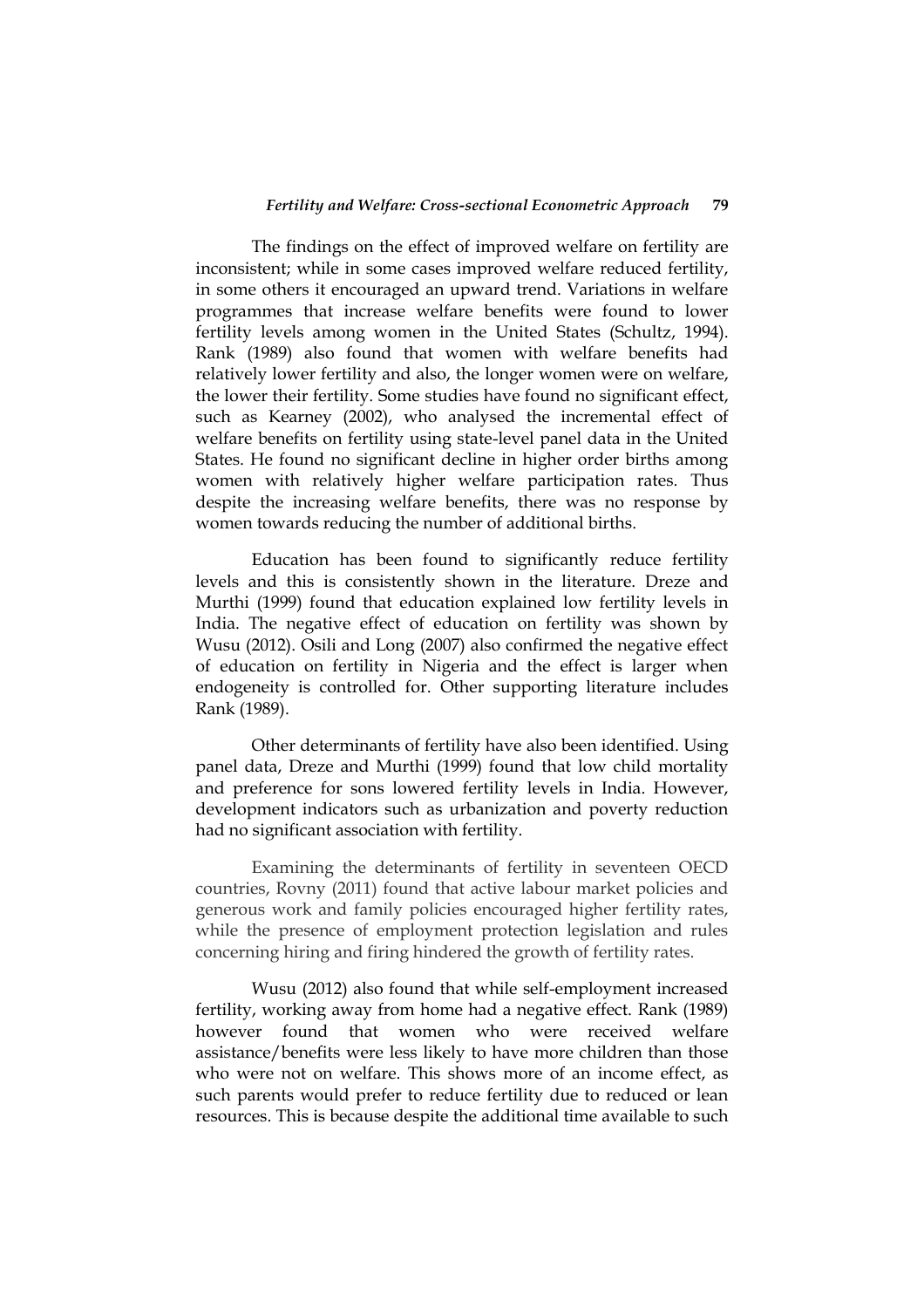women for fertility activities, the lack of resources encourages them to lower fertility, which also reveals their preference for quality children.

## **Methodology**

## **The model**

Following Blandy (1974), families maximize utility, which is a function of income per household member and family size, subject to the budget constraint of the family income. However, due to the potential endogeneity of fertility in the welfare model, we proceed to examine their interrelationship.

We therefore present a simultaneous equation for the model as:

$$
U = f(F, E, X) \tag{1}
$$

$$
W = a_0 + a_1 F + a_2 E + a_3 X \tag{2}
$$

$$
F = a_0 + a_1 W + a_2 E + a_3 X \tag{3}
$$

Increasing fertility is expected to depress household welfare due to reduction in household resources per member. Household welfare increase is also expected to increase fertility since with increased resources, parents become encouraged to have more children, especially with the existing cultural norm which places great emphasis on having children and more children is preferred to less. Fertility is measured as the number of children ever born by a woman. Household welfare is a dichotomous variable; it is measured as a wealth index categorized into poor, middle and rich households. Other regressors include the woman's characteristics such as educational attainment; household characteristics including the age and sex of the household head, household size, household assets; and environmental characteristics such as place of residence.

## **Data, source and estimation procedure**

A nationally representative sample was used for the study and was obtained from the Nigeria Demographic and Health Survey 2018, published by the National Population Commission Abuja, Nigeria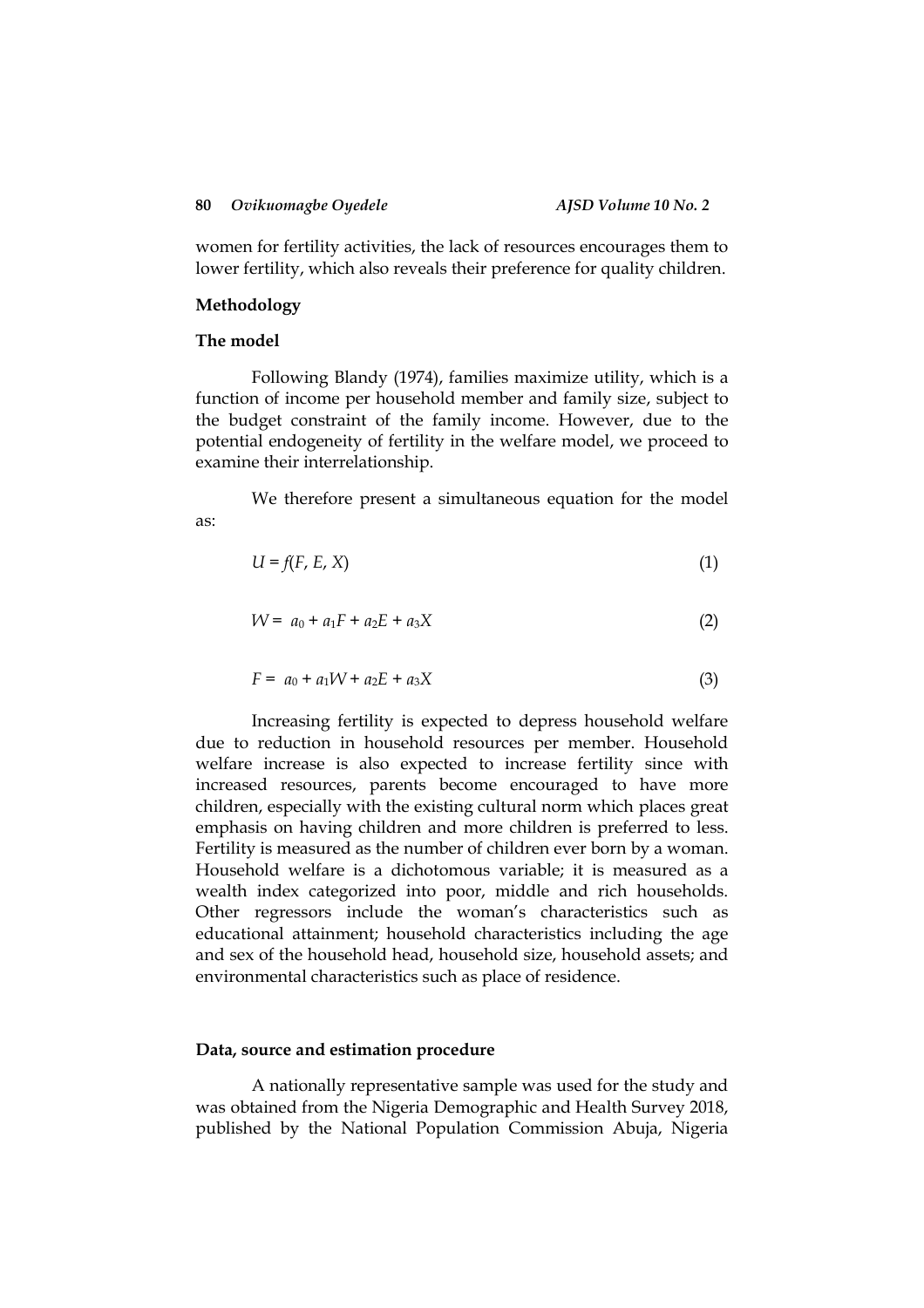and The DHS Program ICF Rockville, Maryland, USA. The survey protocol was reviewed and approved by the National Health Research Ethics Committee of Nigeria (NHREC) and the ICF Institutional Review Board.

Information used was obtained from the women in the survey and the sample for the study comprised 21,792 women within the reproductive ages of 15-49 years. The women included in the sample had at least one child each. The descriptive statistics of the data are presented in Table 1.

Based on an endogeneity test, an instrumental variable estimation method was employed. Thus a two-stage estimation method was used involving the ordinary least squares and the maximum likelihood estimator for the logit model. We estimated a welfare model for three categories, thus having three binary outcome models of probability; that a woman is in a household with either a poor wealth index, a middle wealth index or a rich wealth index. A fertility model was also estimated. In order to control for possible heteroskedasticity, robust estimations were conducted and robust standard errors were obtained.

## **Results and Discussion**

The mean and standard deviation of the variables are presented in Table 1. A greater percentage (45.6%) of the women were from poor households. As high as 43.7% had no education, while 32.4% had secondary education. Most of the household heads (89.5%) were male. More women (64.6%) were resident in rural areas. The mean number of children ever born was 4.1 (women included in the sample had at least one child and a maximum of 17 children).

## **Test for endogeneity**

In the welfare model, the number of children ever born was instrumented for using duration of abstinence. In the fertility model, welfare was instrumented for using ownership of a car by the household. The instruments were found to be relevant and valid as they explained the endogenous variable but did not significantly explain the dependent variables. Based on an endogeneity test, the number of children ever born was found to be endogenous since its residual was significant in the welfare model as shown in Table 2.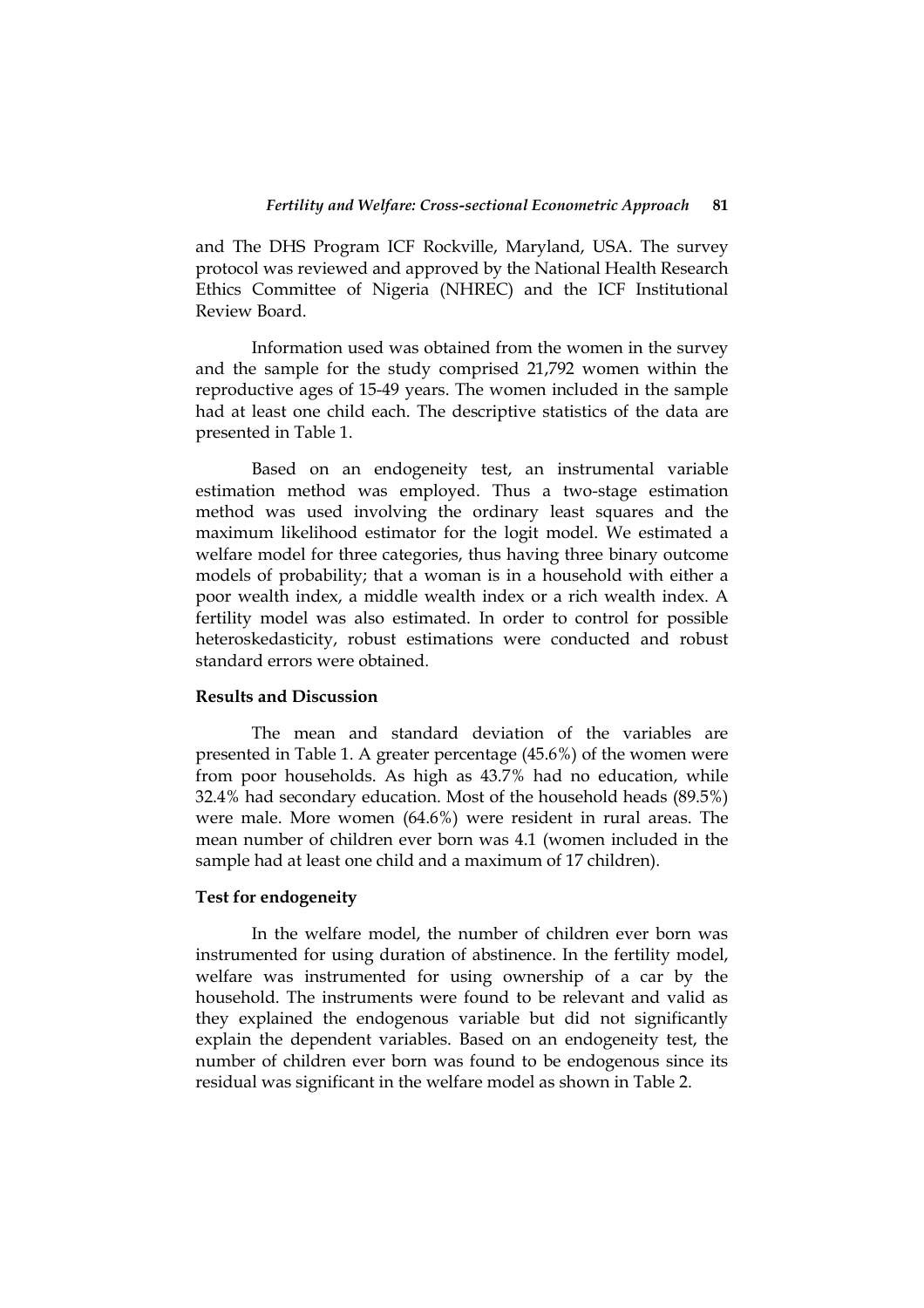## **Table 1: Descriptive statistics**

| Variable                                         | Mean   | <b>Standard Deviation</b> |
|--------------------------------------------------|--------|---------------------------|
| Number of children ever born                     | 4.063  | 2.615                     |
| Probability that a household is poor             | 0.456  | 0.498                     |
| Probability that a household is in the<br>middle | 0.210  | 0.408                     |
| Probability that a household is rich             | 0.334  | 0.472                     |
| No education                                     | 0.437  | 0.496                     |
| Primary education                                | 0.156  | 0.363                     |
| Secondary education                              | 0.324  | 0.468                     |
| Post secondary education                         | 0.082  | 0.275                     |
| Woman is unemployed                              | 0.320  | 0.467                     |
| Woman is employed                                | 0.680  | 0.467                     |
| Woman's age                                      | 29.731 | 7.192                     |
| Number of antenatal visits                       | 6.020  | 12.137                    |
| Age at first birth                               | 19.690 | 4.395                     |
| Household size                                   | 6.875  | 3.756                     |
| Male-headed household                            | 0.895  | 0.306                     |
| Female-headed household                          | 0.105  | 0.306                     |
| Age of household head                            | 41.714 | 12.260                    |
| Household has no car                             | 0.895  | 0.307                     |
| Household has a car                              | 0.092  | 0.288                     |
| Household has no TV                              | 0.563  | 0.496                     |
| Household has a TV                               | 0.424  | 0.494                     |
| Urban residence                                  | 0.354  | 0.478                     |
| Rural residence                                  | 0.646  | 0.478                     |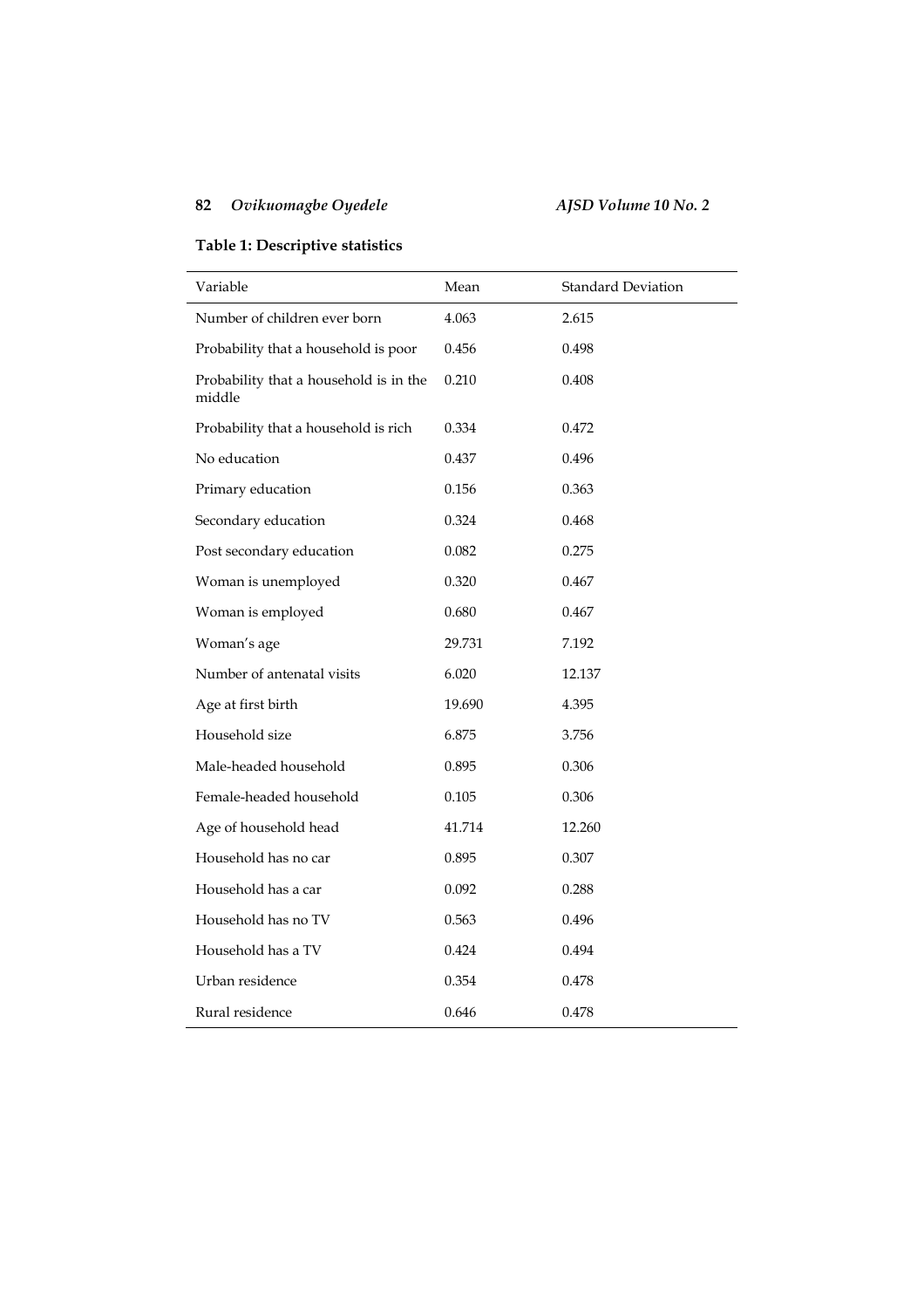| Variable                                         | Residual<br>coefficient | t-statistic | Probability |
|--------------------------------------------------|-------------------------|-------------|-------------|
| Number of children ever born                     | 0.628                   | 4.47        | 0.000       |
| Probability that a household is<br>poor          | $-0.042$                | $-2.30$     | 0.022       |
| Probability that a household is<br>in the middle | $-0.152$                | $-3.61$     | 0.000       |
| Probability that a household is<br>rich          | $-0.003$                | $-0.15$     | 0.877       |

**Table 2: Test for endogeneity**

The probability that a household is poor and the probability that a household is in the middle wealth index were endogenous in the fertility model. However, the probability that a household is rich was not endogenous in the fertility model and would therefore not be instrumented for as shown in Table 2. We thus proceed to estimate the fertility model and the three categories of the welfare model.

## **The welfare model (Determinants of welfare)**

The estimates of the welfare model are presented in Table 3. Model 1 is the probability that a household would be poor. The overall model was statistically significant. The number of children ever born was found to have a negative significant effect. Thus, an increase in the number of children a woman has had a reduction effect on the probability that a household would be poor. This gives more insight on the increased fertility usually seen among poor households, especially rural households. This could be due to their use of child labour whereby children are seen as a potential source of increase in household income. This is usually the case for predominantly agricultural communities where child labour on the farm is treasured. Child labour is also common in the informal sector even in nonagricultural communities. An increase in household size significantly increased the likelihood that a household would be poor. This could be explained by the reduction in resources per head due to additional persons in a household. Female-headed households were less likely to be poor than male-headed households. The older the household head, the less likely that the household would be poor. Households in rural areas were more likely to be poor than urban households. Having a primary, secondary and a post secondary education significantly reduced the likelihood of a household being poor. The positive effect of education could be linked to the increased job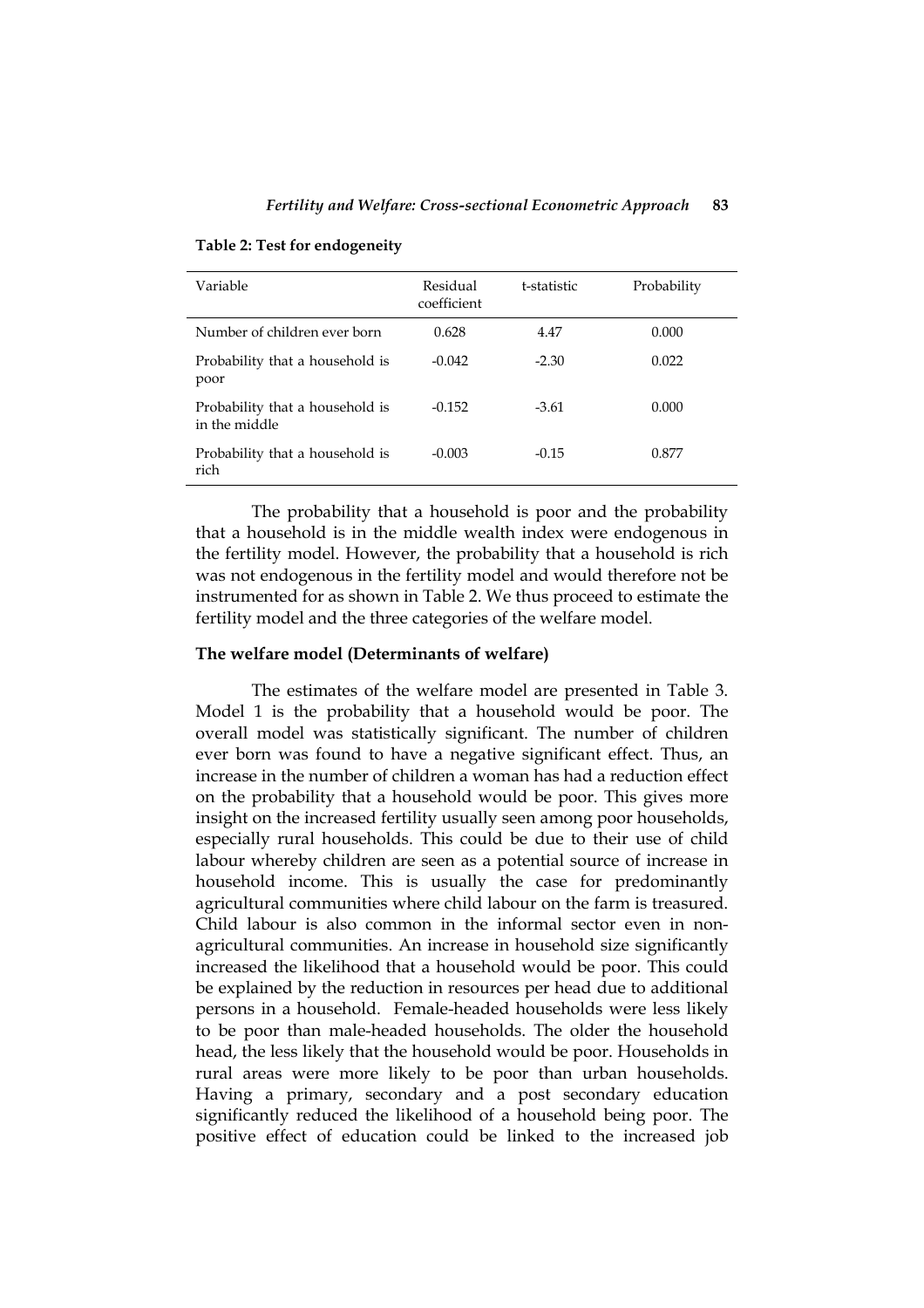opportunities and increased earnings that come with higher educational attainment. Household assets such as the ownership of a car and a television significantly reduced the likelihood of being poor. All the regressors were highly statistically significant.

## **Table 3: Estimates for the welfare model**

| Variables                        | Coefficient(z-statistic) |                     |                     |
|----------------------------------|--------------------------|---------------------|---------------------|
|                                  | Model 1                  | Model 2             | Model 3             |
| Number of children ever<br>born  | $-0.606(-4.35)$ *        | $-0.117(-1.11)$     | $0.603(4.08)*$      |
| Woman's education                |                          |                     |                     |
| No education                     | RC                       | RC                  | RC                  |
| Primary education                | $-0.958(-15.29)$ *       | $0.683(13.05)^*$    | $0.732(10.07)^*$    |
| Secondary education              | $-2.515(-13.02)^{*}$     | 0.295(1.97)         | $2.407(11.91)^*$    |
| Post secondary education         | $-3.866(-14.26)$ *       | $-0.820(-4.17)^{*}$ | $3.807(14.86)$ *    |
| <b>Household characteristics</b> |                          |                     |                     |
| Household size                   | $0.144(4.18)^*$          | 0.044(1.69)         | $-0.154(-4.24)$ *   |
| Male-headed household            | RC                       | RC.                 | <b>RC</b>           |
| Female-headed household          | $-0.179(-2.48)$ **       | $0.279(5.14)^*$     | 0.031(0.42)         |
| Age of household head            | $0.018(3.26)$ *          | 0.008(1.91)         | $-0.019(-3.17)^{*}$ |
| Household has no car             | RC.                      | RC                  | <b>RC</b>           |
| Household has a car              | $-1.943(-17.14)^{*}$     | $-0.557(-7.42)^{*}$ | $1.821(21.20)$ *    |
| Household has no TV              | RC                       | RC                  | RC                  |
| Household has a TV               | $-3.383(-60.10)^{*}$     | $0.278(5.64)^*$     | $3.093(59.65)^*$    |
| Urban residence                  | RC                       | RC                  | RC                  |
| Rural residence                  | $1.598(29.35)^*$         | 0.064(1.35)         | $-1.499(-28.70)$ *  |
| Wald chi2                        | 6179.78                  | 584.88              | 6580.69             |
| Prob >chi2                       | 0.0000                   | 0.0000              | 0.0000              |

\* and \*\* imply significance at 1% and 5% levels respectively.

RC is the reference category.

Model 2 is the probability that a household has a middle wealth index. The overall model was statistically significant. The number of children ever born had a negative but insignificant effect. Thus, fertility has no significant effect on the wealth of households in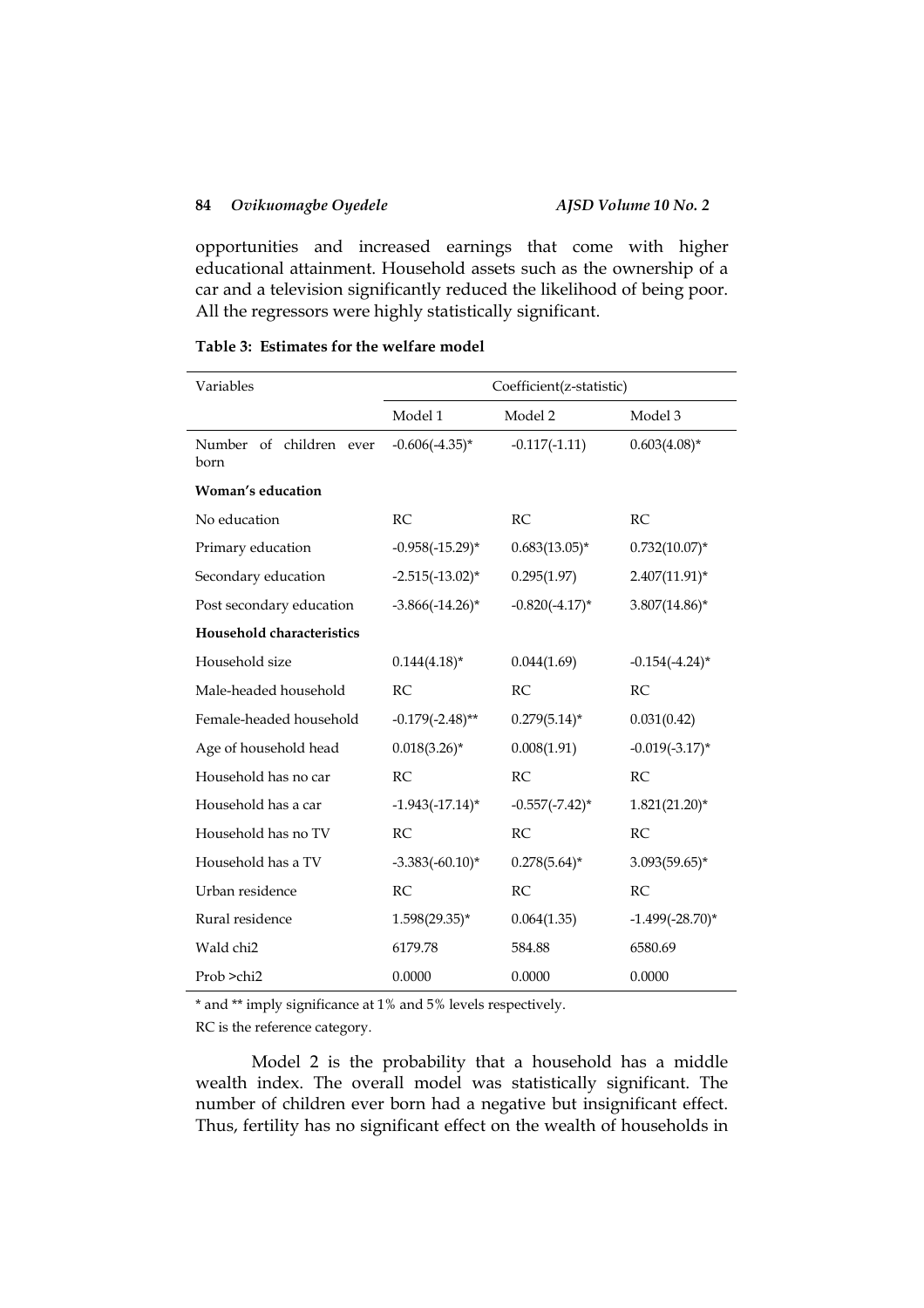the middle wealth index. The likelihood that a household would be in the middle wealth index was more if a woman had primary education than if she had no education. Thus, if a woman had primary education, it increased the wealth advantage of her household. Secondary education was insignificant. However, women with postsecondary education were significantly less likely to come from households with a middle wealth index. Having higher educational attainments therefore increased wealth advantage even beyond the middle wealth index. Household characteristics such as household size and age of the household head were insignificant. Female-headed households were more likely to have a middle wealth index than male-headed households. Household assets such as owning a car reduced the likelihood that a household would have a middle wealth index, while having a television increased the likelihood and was highly significant.

Model 3 is the probability that a household would have a rich wealth index. The overall model was statistically significant. The number of children ever born had a positive significant effect such that higher fertility increased the likelihood that a household would have a rich index. Just as in model 1, we see a positive welfare effect of fertility. This is consistent with Kim et al. (2005), who found a significantly positive relationship between fertility and welfare. The peculiarities of communities in some developing countries, which include child labour with regard to increasing household earnings, could be a possible explanation for this effect. The woman's education increased the likelihood that a household would be rich. Women with primary, secondary or post-secondary education were more likely to come from richer households than those with no education. This can be explained by the greater opportunity for increased earnings that is associated with higher educational attainment. An increase in household size reduced the likelihood that a household is rich. The sex of the household head was insignificant, however, the household was less likely to be rich as the age of the household head increased. The ownership of household assets such as a car and a television significantly increased household welfare. Households who had a car and a television were more likely to be rich than those without those assets. Rural households were less likely to be rich compared to households in urban areas. This is not surprising, as urban areas tend to have more infrastructure and an investment-enabling environment than rural areas. Thus, uneven development tends to give urban households an advantage over rural households.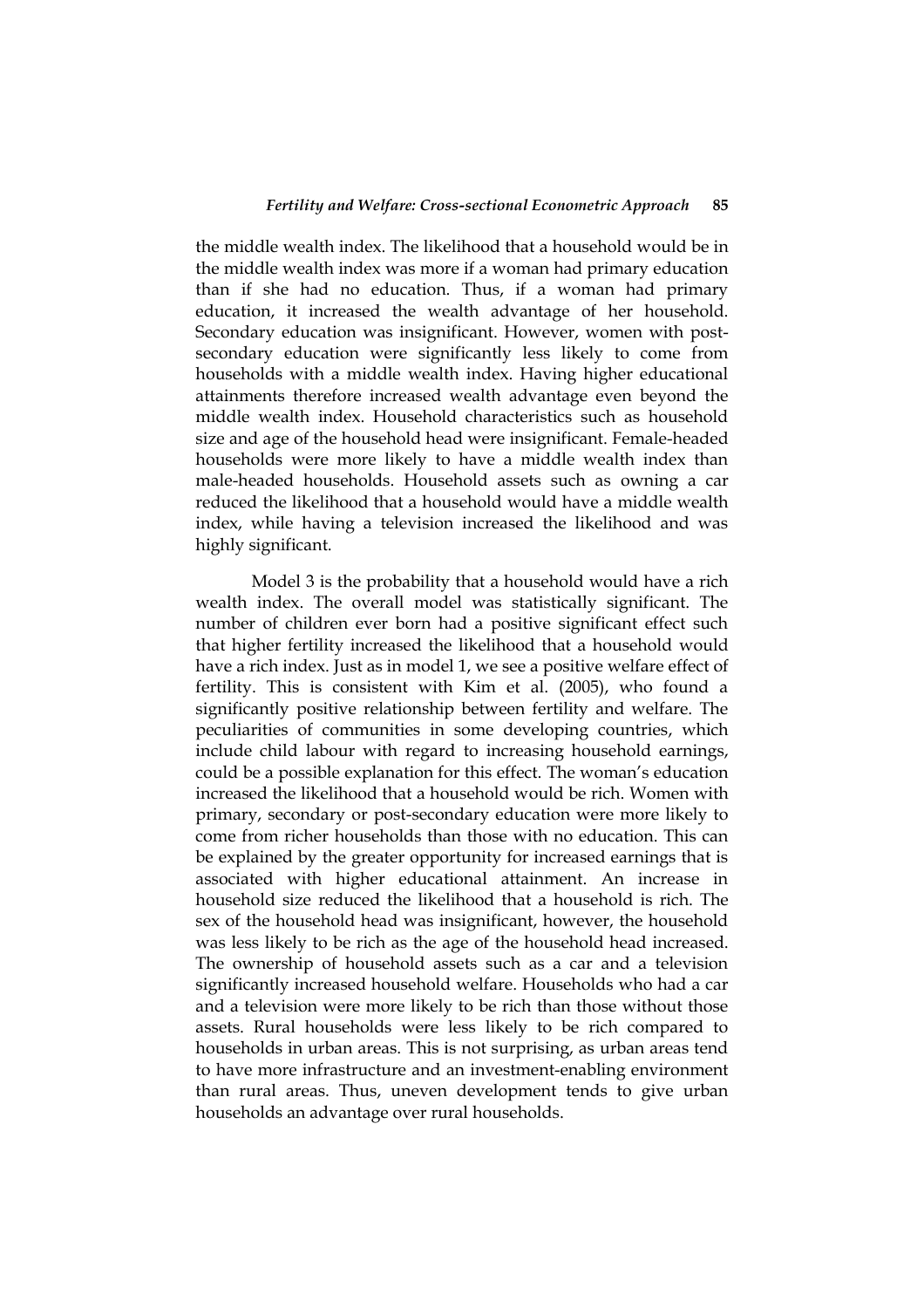## **The fertility model (Determinants of fertility)**

Model 1 is the fertility model presented in Table 4 where only two household welfare categories are used — probability that a household is poor and the probability that a household is rich. Women from poor households were significantly more likely to have more children than those from households that are not poor. Thus, residing in a poor household increases fertility level.

|  | Table 4: Estimates for the fertility model |  |  |  |
|--|--------------------------------------------|--|--|--|
|--|--------------------------------------------|--|--|--|

| Variables                                                | Coefficient (t-statistic) |                     |  |
|----------------------------------------------------------|---------------------------|---------------------|--|
|                                                          | Model 1                   | Model 2             |  |
| Probability that household is poor                       | $0.050(3.90)$ *           |                     |  |
| Probability that household is not poor                   | RC                        | RC                  |  |
| Probability that household is in the<br>middle class     |                           | $0.224(3.90)$ *     |  |
| Probability that household is not in<br>the middle class | <b>RC</b>                 | RC                  |  |
| Probability that household is rich                       | $-0.139(-6.77)$ *         | $-0.139(-6.77)$ *   |  |
| Probability that household is not rich                   | RC                        | RC                  |  |
| <b>Woman's Education</b>                                 |                           |                     |  |
| No education                                             | RC.                       | RC                  |  |
| Primary education                                        | $-0.126(-4.45)^{*}$       | $-0.352(-7.06)$ *   |  |
| Secondary education                                      | $-0.141(-4.13)^*$         | $-0.377(-9.73)$ *   |  |
| Post-secondary education                                 | $-0.107(-1.84)$           | $-0.183(-4.27)$ *   |  |
| Woman is unemployed                                      | RC                        | RC                  |  |
| Woman is employed                                        | $-0.057(-3.52)^{*}$       | $-0.093(-5.00)*$    |  |
| Woman's Age                                              | $0.312(188.44)^*$         | $0.313(185.44)^*$   |  |
| Number of antenatal visits                               | $-0.002(-3.52)$ *         | $-0.004(-6.07)$ *   |  |
| Age at first birth                                       | $-0.299(-119.26)$ *       | $-0.299(-119.24)$ * |  |
| <b>Household Characteristics</b>                         |                           |                     |  |
| Age of household head                                    | $-0.010(-14.61)^{*}$      | $-0.011(-14.72)$ *  |  |
| Household size                                           | $0.100(32.87)$ *          | $0.096(32.08)*$     |  |
| Urban residence                                          | RC                        | <b>RC</b>           |  |
| Rural residence                                          | $-0.106(-3.54)$ *         | $-0.011(-0.61)$     |  |
| F-statistic                                              | 5424.80                   | 5424.80             |  |
| Prob > F                                                 | 0.0000                    | 0.0000              |  |

\* and \*\* imply significance at 1% and 5% levels respectively.

RC is the reference category.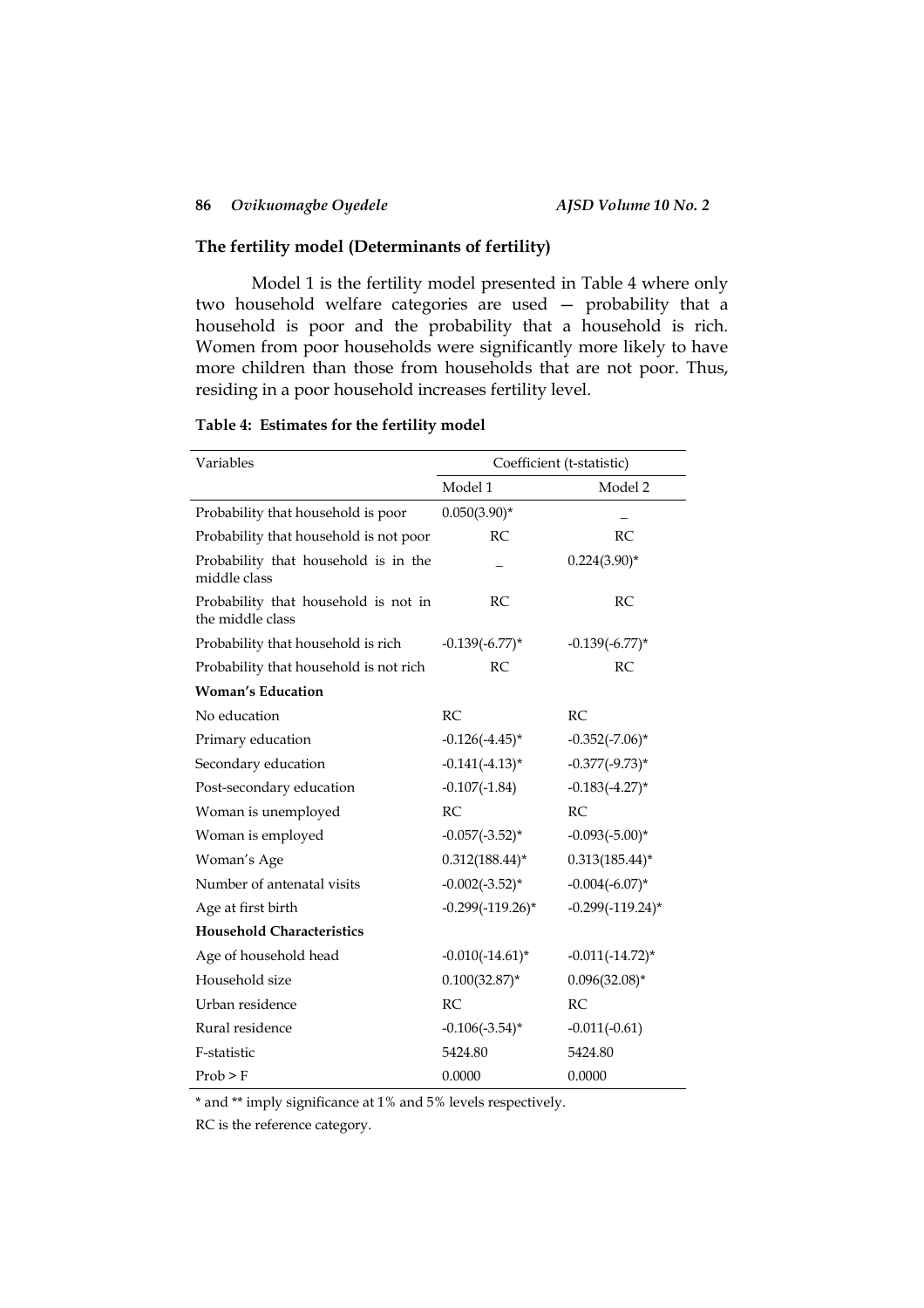Women residing in rich households were more likely to have lower number of children ever born than women who were not from rich households, and this is highly significant. This is contrary to the apriori expectation that increasing household resources would encourage parents to have more children. It is also contrary to the findings of Moffit (1998) and Brewer et al. (2008) that increasing welfare levels increase fertility.

Women who had primary and secondary education were less likely to have more children than those with no education. Women with secondary education were also less likely to have more children than those with no education. This confirms the finding by Wusu (2012) and Osili and Long (2007) that education has a reduction effect on fertility. Post-secondary education was however not significant.

Women who were employed were less likely to have increasing number of children than those who were unemployed. This could be explained by the fact that more time is required to be devoted to work, which reduces the time available for childbearing and child care. This is in line with Wusu's finding (2012), which showed that employment forms, such as self–employment, which afford women some proximity to their children while working encouraged higher fertility than working away from home. However, the income effect associated with unemployment was shown in the study by Rank (1989) in which fertility was found to be lower among unemployed women.

The number of children ever born reduced with increasing number of antenatal visits. This is to be expected since antenatal services and programmes offer medical services as well as increase the awareness of women on the importance of family planning and proper child spacing.

Fertility was found to increase as a woman's age increased. However, after a certain age it is biologically expected to decline just as Rank (1989) found the effect of age to be quadratic. The age at which a woman has her first birth had a negative effect as fertility levels significantly declined with its increase. This shows that early childbearing contributes to increasing fertility levels in the country. Thus, there is the need to discourage teenage pregnancy and child marriages, as they both contribute to early child bearing. The older the age of the household head, the less the number of children ever born. Increasing household size was found to increase the number of children ever born. This could be explained by the childcare support a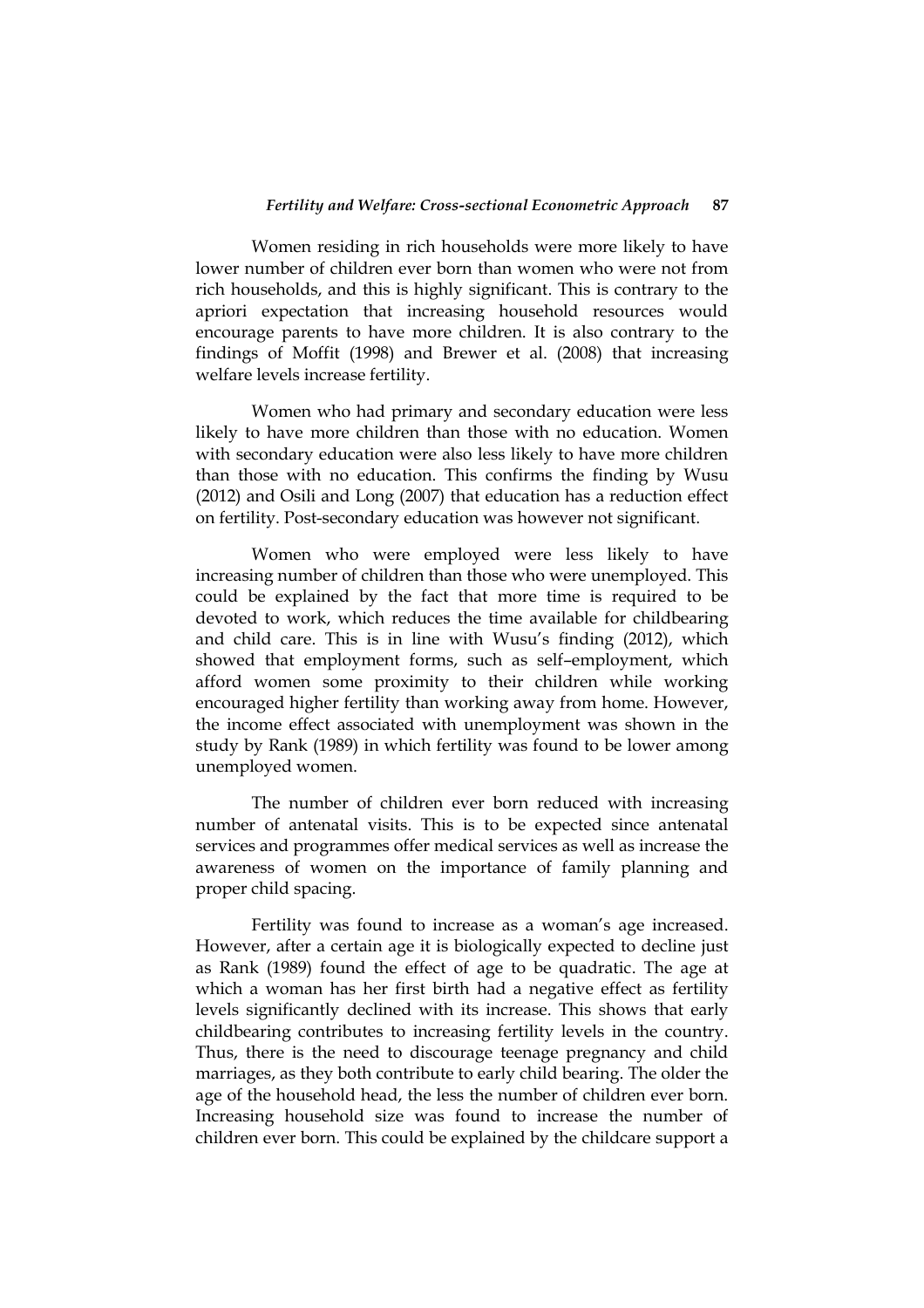woman easily gets from members of the household at no financial cost, which encourages more fertility. Surprisingly, rural households were found to have less number of children ever born than urban households.

Model 2 is the fertility model where the two categories of welfare used include the probability that a household has a middle wealth index and the probability that a household is rich. Women from middle wealth index households were significantly more likely to have more children than those from a household that is not in the middle wealth index, as shown in Table 4. Women residing in a rich household were more likely to have less children than women who are not from a rich household. Thus, while fertility increased among middle wealth index households, it declined among rich households. Education had a negative significant effect on fertility. Women who have primary, secondary and post-secondary education are less likely to have more children that those with no education. This is consistent with Wusu (2012) and Osili and Long (2007), who also found a negative education effect in Nigeria. Women employment also had a negative fertility effect such that women who were employed had lower number of children than those who were not employed. Being employed reduces the time available to a woman for child bearing and childcare since she has to share her time between work and fertility activities.

A woman's age had a positive effect and this could be explained by the cumulative effect of the total number of children over her lifetime. The number of antenatal visits had a negative effect implying that an increasing number of antenatal visits caused a reduction in fertility. This is not surprising as these visits expose women to family planning and child spacing information that help reduce fertility. The older the age at which women have their first birth, the lower the number of children ever born. This negative effect was highly significant. Fertility was found to decline with increasing age of the household head. Thus, older household heads are more likely to have completed their desired childbearing than younger ones who are just beginning to build their families. An increase in household size caused fertility levels to rise significantly. This could be due to the fact that a large household size provides childcare and child rearing support to women, which could encourage them to increase their desired number of children.

Whether a woman resides in an urban or rural area was insignificant.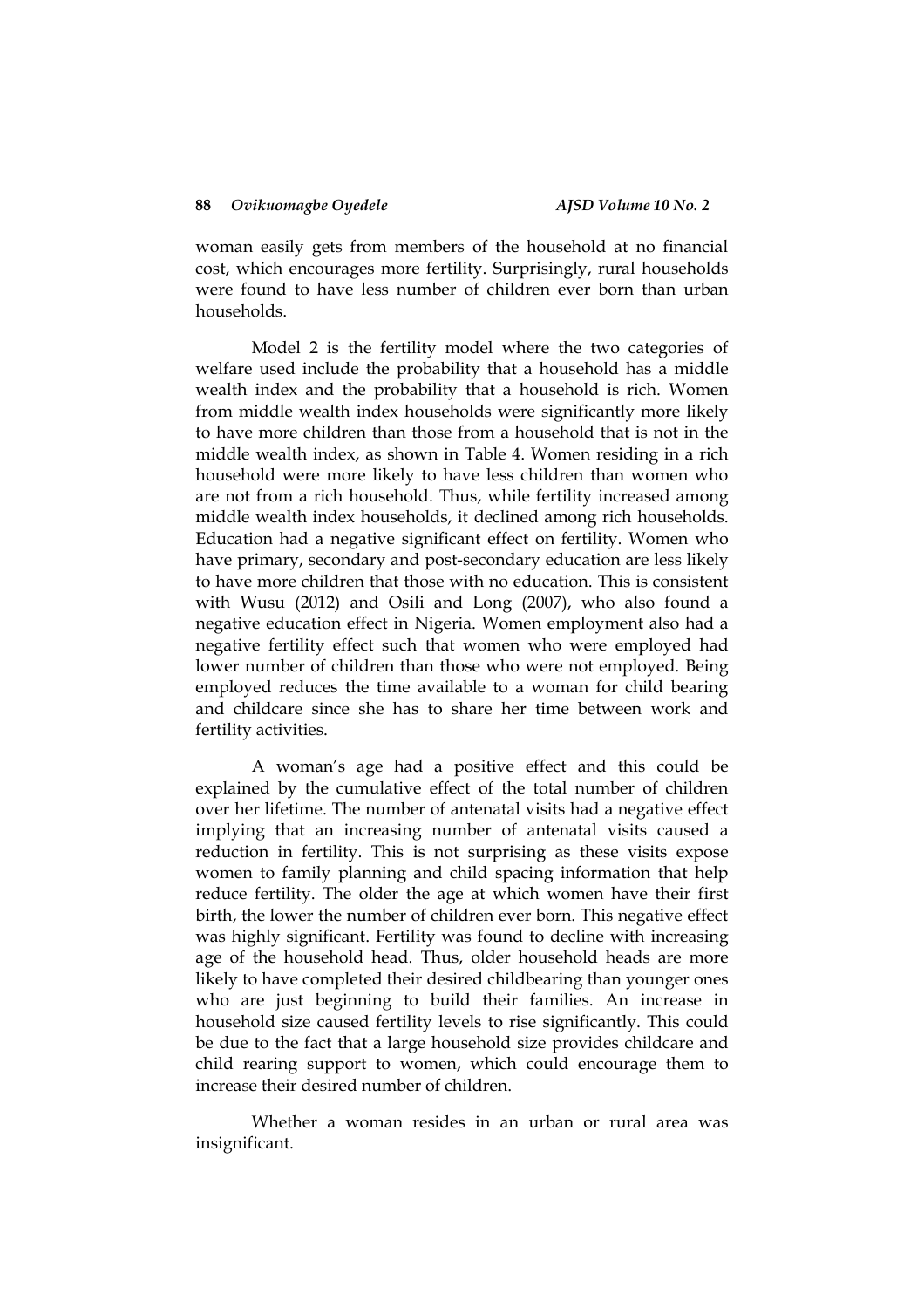## **Conclusion**

This study examined the relationship between fertility and welfare, controlling for heterogeneity and endogeneity. The findings revealed that increasing fertility levels did not necessarily depress household wealth. An increasing number of children ever born significantly reduced the likelihood that a household was poor but increased its possibility of being a rich household. The effect of fertility on welfare was such that having more households with higher wealth indices would significantly reduce fertility. Women from households who are in the poor and middle wealth indexes were more likely to have a higher number of children ever born than those who are not in these household wealth categories. Women in a rich household were less likely to have more children ever born than those who are not from a rich household. Thus, while increased fertility improved household welfare, households with already high welfare levels had lower fertility. The woman's education actually lowered fertility levels and increased the welfare of the household. Women employment was found to have a fertility reduction effect.

Policies to protect children from child labour and keep them productively busy through increased school enrollment and participation would help adjust the psychology of parents and help them view high fertility as increased responsibility on their part, as they would need to provide for their children and not view them as a source of increased earnings for the household. Fertility reduction strategies should focus on intentionally improving household economic status.

## **ORCID**

https://orcid.org/0000-0002-7122-5472

## **Disclosure Statement**

There is no conflict of interest.

## **Data Availability**

The data used is secondary data from the Nigeria Demographic and Health Survey 2018 published by National Population Commission Abuja, Nigeria and The DHS Program ICF Rockville, Maryland, USA (2019). It is available on the DHS website (https:// dhsprogram.com).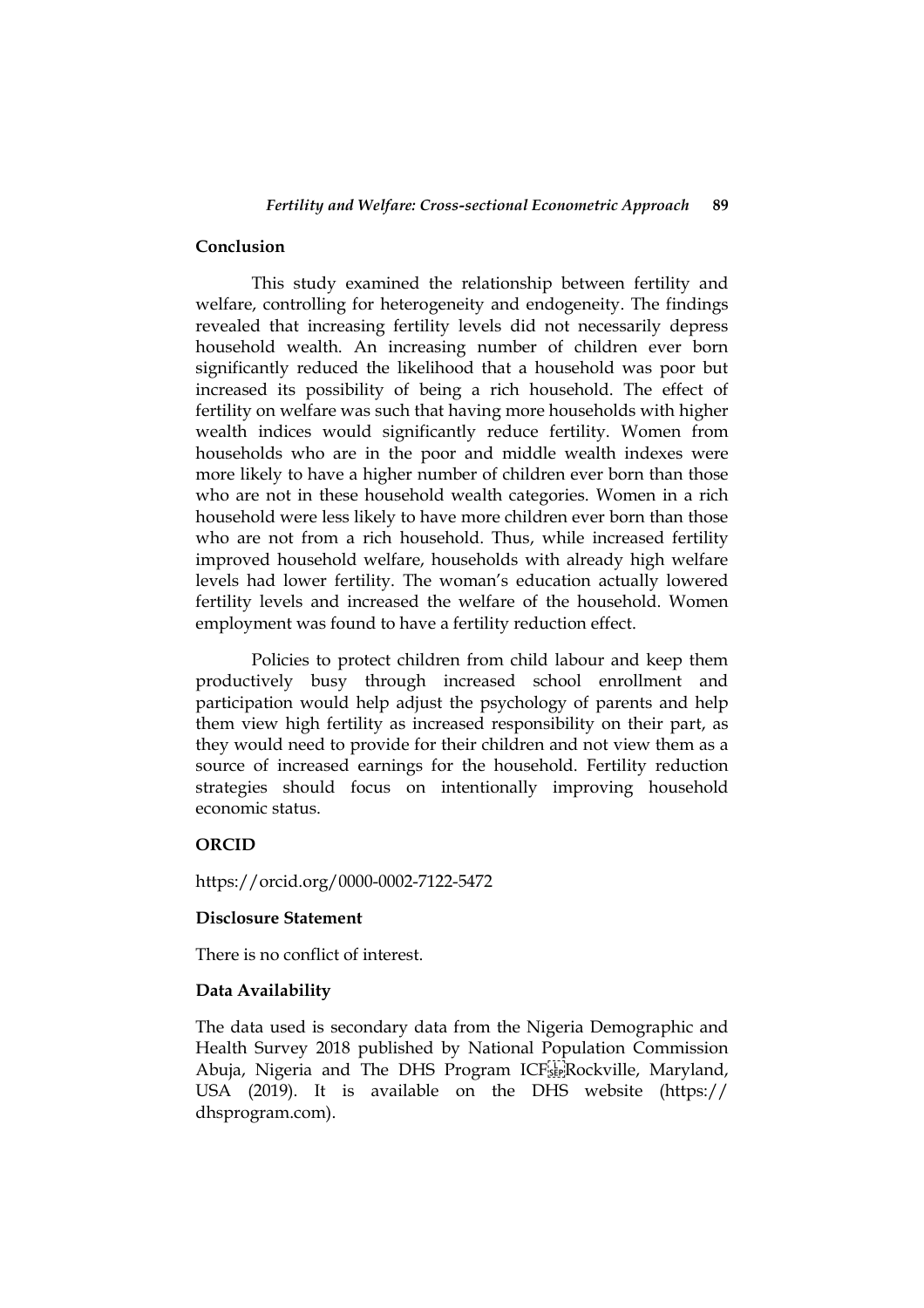## **References**

- Bhattacharyya, A.K. (1975). Income inequality and fertility: A comparative view. *Population Studies,* 29(1), 5-19.
- Blandy, R. (1974). The welfare analysis of fertility reduction. *The Economic Journal*, 84(333), 109-129.
- Brewer, M., Ratcliffe, A., and Smith, S. (2008). Does welfare reform affect fertility? Evidence from the UK. IFS Working Papers, No. 08, 09, Institute for Fiscal Studies (IFS), London.
- Dow, T.E., Archer, L., Khasiani, S., and Kekovole, J. (1994). Wealth flow and fertility decline in rural Kenya 1981-92. *Population and Development Review*, 20(2), 343-364.
- Dreze, J., and Murthi, M. (2001). Fertility, education and development: evidence from India. *Population and Development Review*, 27(1), 33-63.
- Gauthier, A.H., and Hatzius, J. (1997). Family benefits and fertility: An econometric analysis. *Population Studies*, 51(3), 295-306.
- Kim, J., Engelhardt, H., Prskawetz, A., and Aassve, A. (2005). Does fertility decrease the welfare of households? an analysis of poverty dynamics and fertility in Indonesia. Vienna Institute of Demography Working Papers, No. 06/2005, Austrian Academy of Sciences (ÖAW), Vienna Institute of Demography (VID), Vienna.
- Kearney, M. S. (2002). Is there an affect of incremental welfare benefits on fertility behavior? A look at the family cap. National Bureau of Economic Research Working Paper 9093. http://www.nber.org/papers/w9093.
- Lopoo, L.M., and DeLeire, T. (2006). Did welfare reform influence the fertility of young teens? *Journal of Policy Analysis and Management*, 25(2), 275-298.
- Moffitt, R.A. (1998). The effect of welfare on marriage and fertility. In welfare, The family, and reproductive behavior: Research Perspectives. National Academic Press. National Academy of Sciences.
- National Population Commission Abuja, Nigeria and The DHS Program ICFRockville, Maryland, USA 2019. Nigeria Demographic and Health Survey 2018.